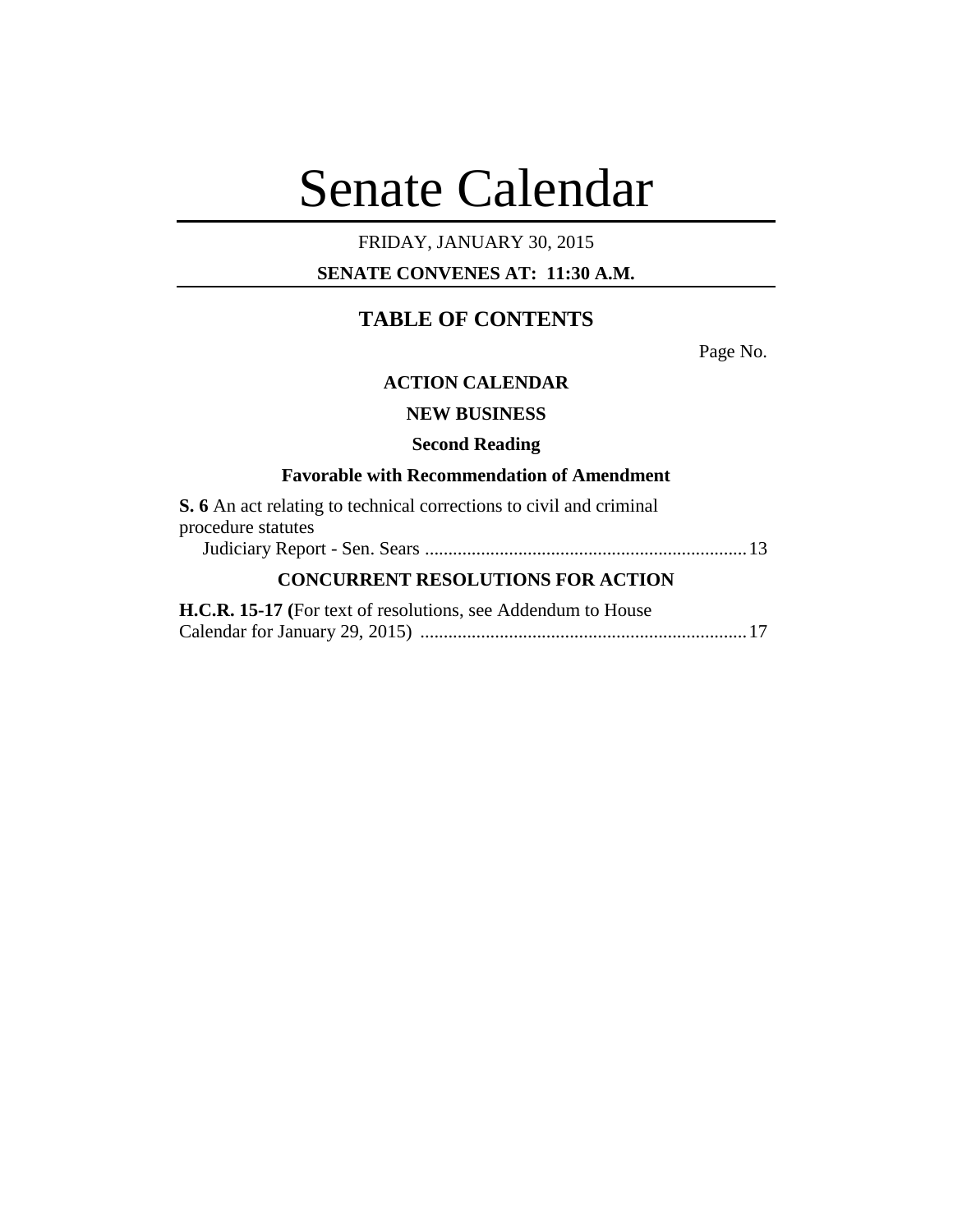#### **ORDERS OF THE DAY**

#### **ACTION CALENDAR**

#### **NEW BUSINESS**

#### **Second Reading**

#### **Favorable with Recommendation of Amendment**

#### **S. 6.**

An act relating to technical corrections to civil and criminal procedure statutes.

### **Reported favorably with recommendation of amendment by Senator Sears for the Committee on Judiciary.**

The Committee recommends that the bill be amended by striking out all after the enacting clause and inserting in lieu thereof the following:

Sec. 1. 13 V.S.A. § 1501 is amended to read:

#### § 1501. ESCAPE AND ATTEMPTS TO ESCAPE

\* \* \*

(b) $(1)$  A person who shall not, while in lawful custody:

(1) fails (A) fail to return from work release to the correctional facility at the specified time, or visits other than the specified place, as required by the order issued in accordance with 28 V.S.A. § 753;

(2) fails (B) fail to return from furlough to the correctional facility at the specified time, or visits other than the specified place, as required by the order issued in accordance with 28 V.S.A. § 808, 808a, 808b, or 808c;

 $(3)$  escapes or attempts  $(C)$  escape or attempt to escape while on release from a correctional facility to do work in the service of such facility or of the Department of Corrections in accordance with 28 V.S.A. § 758; or

(4) escapes or attempts (D) escape or attempt to escape from the Vermont State Hospital, or its successor in interest or a participating hospital, when confined by court order pursuant to chapter 157 of this title, or when transferred there pursuant to 28 V.S.A. § 703 and while still serving a sentence, shall be imprisoned for not more than five years or fined not more than \$1,000.00, or both.

(2) A person who violates this subsection shall be imprisoned for not more than five years or fined not more than \$1,000.00, or both.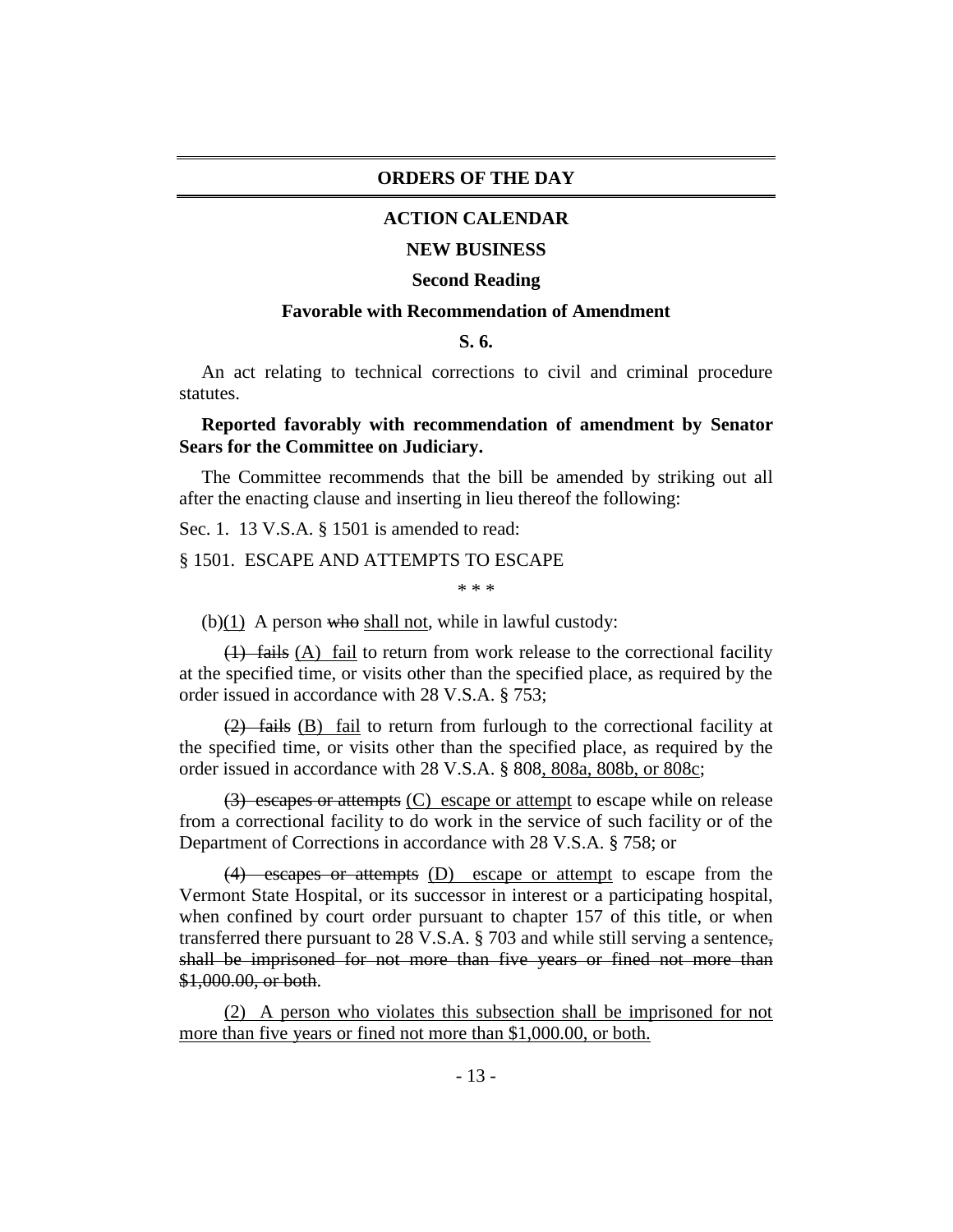\* \* \*

Sec. 2. 13 V.S.A. § 5321 is amended to read:

#### § 5321. APPEARANCE BY VICTIM

\* \* \*

(c) In accordance with court Court rules, at the sentencing hearing, the court Court shall ask if the victim is present and, if so, whether the victim would like to be heard regarding sentencing. in In imposing sentence, the court Court shall consider any views offered at the hearing by the victim. if If the victim is not present, the court Court shall ask whether the victim has expressed, either orally or in writing, views regarding sentencing and shall take those views into consideration in imposing sentence.

(d) At or before the sentencing hearing, the prosecutor's office shall instruct the victim of a listed crime, in all cases where the court imposes a sentence which includes a period of incarceration, that a sentence of incarceration is to the custody of the commissioner Commissioner of corrections Corrections and that the commissioner Commissioner of corrections Corrections has the authority to affect the actual time the defendant shall serve in incarceration through good time credit, furlough, work-release, and other early release programs. in In addition, the prosecutor's office shall explain the significance of a minimum and maximum sentence to the victim and shall also explain the function of parole and how it may affect the actual amount of time the defendant may be incarcerated.

\* \* \*

Sec. 3. 13 V.S.A. § 5574 is amended to read:

#### § 5574. BURDEN OF PROOF; JUDGMENT; DAMAGES

(a) A claimant shall be entitled to judgment in an action under this subchapter if the claimant establishes each of the following by clear and convincing evidence:

\* \* \*

(2)(A) The the complainant's conviction was reversed or vacated, the complainant's information or indictment was dismissed, or the complainant was acquitted after a second or subsequent trial.; or

(B) The the complainant was pardoned for the crime for which he or she was sentenced.

\* \* \*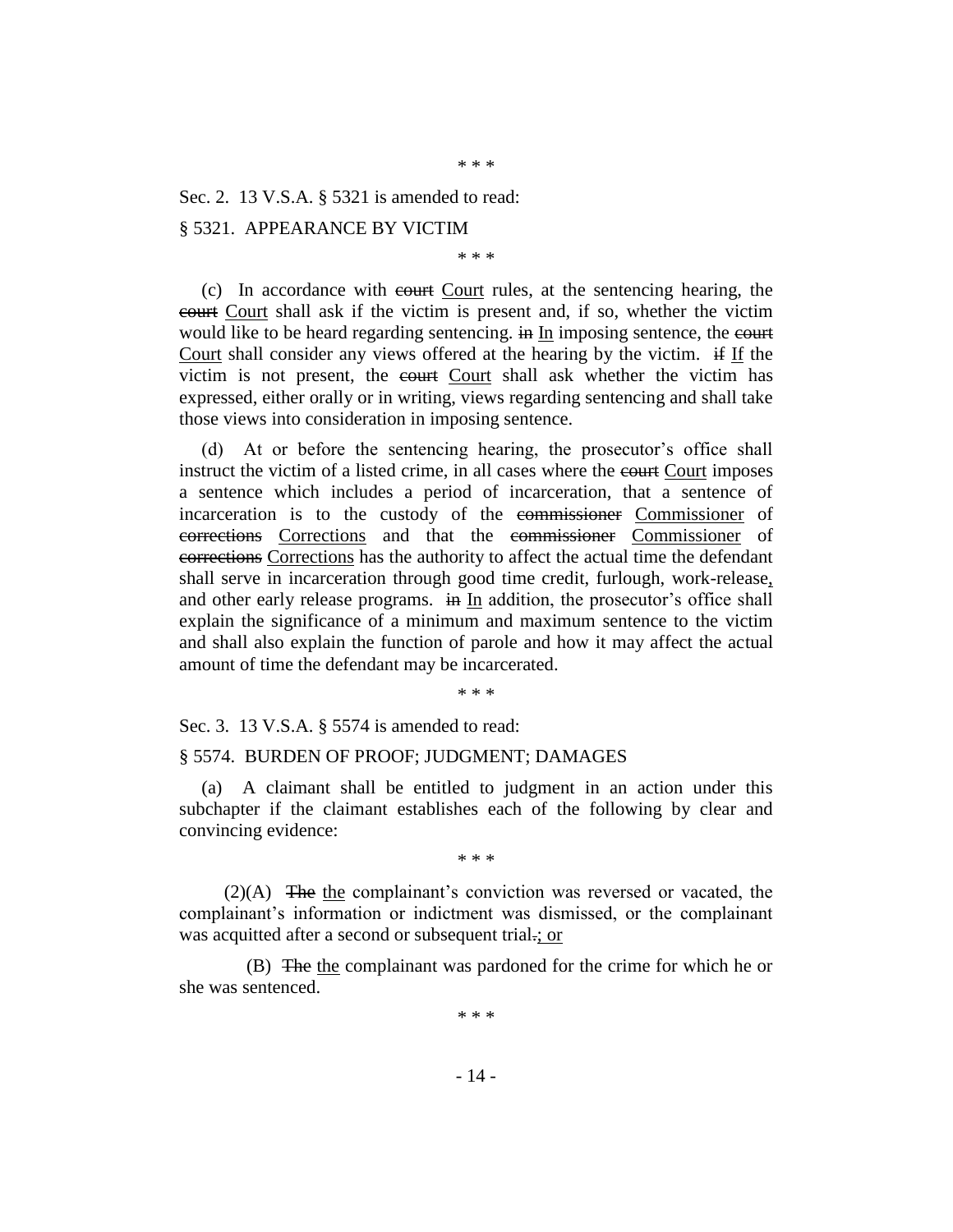Sec. 4. 18 V.S.A. § 4230 is amended to read:

#### § 4230. MARIJUANA

(a) Possession and cultivation.

(1)(A) No person shall knowingly and unlawfully possess more than one ounce of marijuana or more than five grams of hashish or cultivate marijuana. For a first offense under this subdivision (A), a person shall be provided the opportunity to participate in the Court Diversion Program unless the prosecutor states on the record why a referral to the Court Diversion Program would not serve the ends of justice. A person convicted of a first offense under this subdivision shall be imprisoned not more than six months or fined not more than \$500.00, or both.

\* \* \*

(b) Selling or dispensing.

(1) A person knowingly and unlawfully selling marijuana or hashish shall be imprisoned not more than two years or fined not more than \$10,000.00, or both.

(2) A person knowingly and unlawfully selling or dispensing one-half more than one ounce  $\theta$  more of marijuana or  $2.5$  more than five grams  $\theta$ more of hashish shall be imprisoned not more than five years or fined not more than \$100,000.00, or both.

(3) A person knowingly and unlawfully selling or dispensing one pound or more of marijuana or 2.8 ounces of hashish shall be imprisoned not more than 15 years or fined not more than \$500,000.00, or both.

\* \* \*

Sec. 5. 33 V.S.A. § 5308(a)(4) is amended to read:

(4) The custodial parent, guardian, or guardian custodian has abandoned the child.

Sec. 6. 2014 Acts and Resolves No. 126, Sec. 7 is amended to read:

Sec. 7. EFFECTIVE DATE

This act shall take effect on July 1, 2014 and shall apply to restitution orders issued after that date; provided, however, that notwithstanding 1 V.S.A. § 214, Secs. 1, 3, 4, 5, and 6 shall also apply retroactively to restitution orders issued on or before July 1, 2014.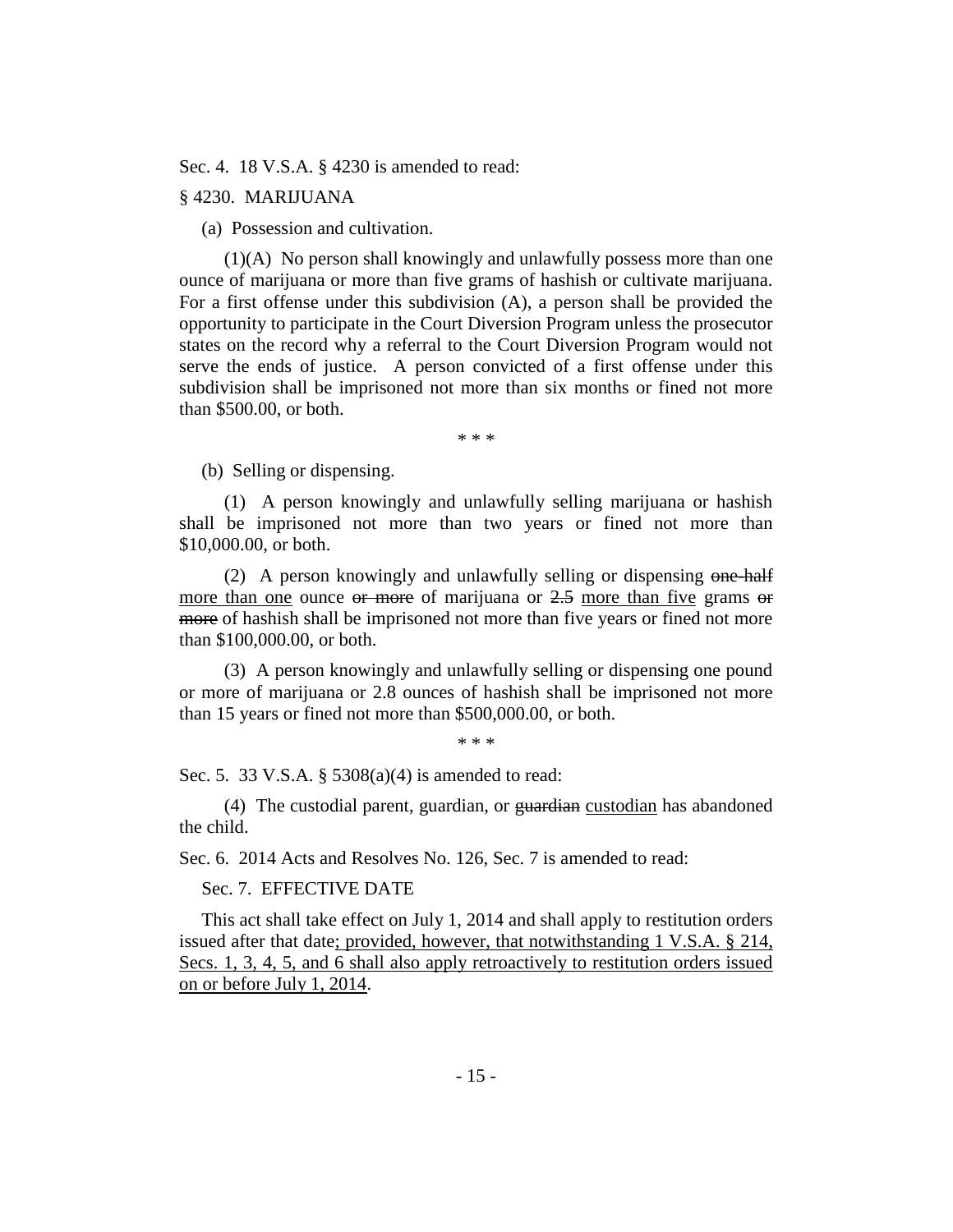Sec. 7. 18 V.S.A. § § 4230a, 4230b, and 4230c are amended to read:

## § 4230a. MARIJUANA POSSESSION BY A PERSON 21 YEARS OF AGE OR OLDER; CIVIL VIOLATION

(a) A person 21 years of age or older who knowingly and unlawfully possesses or dispenses one ounce or less of marijuana or five grams or less of hashish commits a civil violation and shall be assessed a civil penalty as follows:

- (1) not more than \$200.00 for a first offense;
- (2) not more than \$300.00 for a second offense;
- (3) not more than \$500.00 for a third or subsequent offense.

(b)(1) Except as otherwise provided in this section, a person 21 years of age or older who possesses or dispenses one ounce or less of marijuana or five grams or less of hashish or who possesses paraphernalia for marijuana use shall not be penalized or sanctioned in any manner by the State or any of its political subdivisions or denied any right or privilege under State law.

(2) A violation of this section shall not result in the creation of a criminal history record of any kind.

#### \* \* \*

## § 4230b. MARIJUANA POSSESSION BY A PERSON UNDER 21 YEARS OF AGE; FIRST OR SECOND OFFENSE; CIVIL VIOLATION

(a) Offense. Except as otherwise provided in section 4230c of this title, a person under 21 years of age who knowingly and unlawfully possesses or dispenses one ounce or less of marijuana or five grams or less of hashish commits a civil violation and shall be referred to the Court Diversion Program for the purpose of enrollment in the Youth Substance Abuse Safety Program. A person who fails to complete the program successfully shall be subject to:

(1) a civil penalty of \$300.00 and suspension of the person's operator's license and privilege to operate a motor vehicle for a period of 90 days, for a first offense; and

(2) a civil penalty of not more than \$600.00 and suspension of the person's operator's license and privilege to operate a motor vehicle for a period of 180 days, for a second offense.

\* \* \*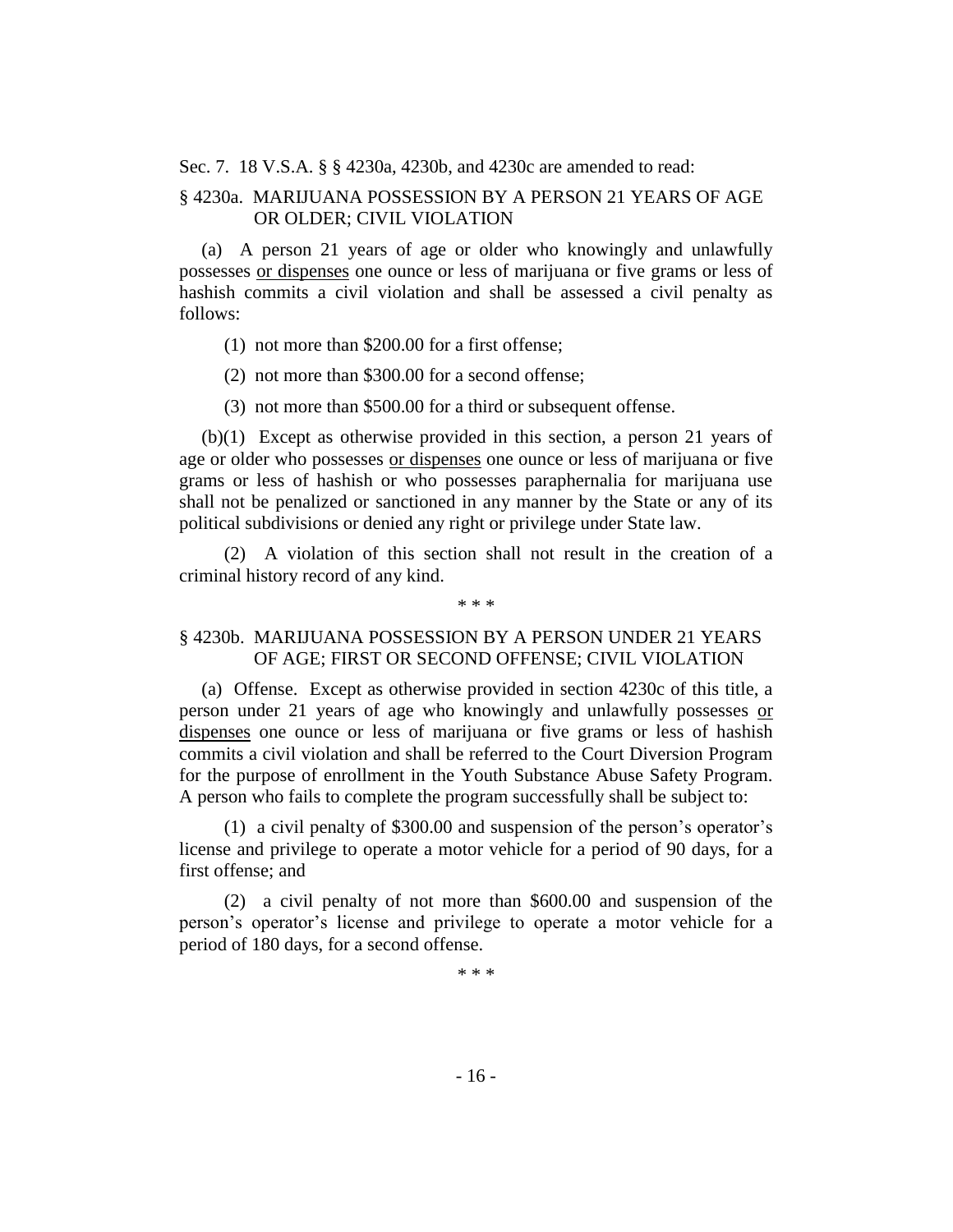## § 4230c. MARIJUANA POSSESSION BY A PERSON UNDER 21 YEARS OF AGE; THIRD OR SUBSEQUENT OFFENSE; CRIME

No person shall knowingly and unlawfully possess or dispense marijuana. A person under 21 years of age who knowingly and unlawfully possesses one ounce or less of marijuana or five grams or less of hashish commits a crime if the person has been adjudicated at least twice previously in violation of section 4230b of this title and shall be imprisoned not more than 30 days or fined not more than \$600.00, or both.

Sec. 8. EFFECTIVE DATE

This act shall take effect on passage.

(Committee vote: 4-1-0)

#### **CONCURRENT RESOLUTIONS FOR ACTION**

**H.C.R. 15 - 17** (For text of Resolutions, see Addendum to House Calendar for January 29, 2015)

#### **CONFIRMATIONS**

The following appointments will be considered by the Senate, as a group, under suspension of the Rules, as moved by the President *pro tempore,* for confirmation together and without debate, by consent thereby given by the Senate. However, upon request of any senator, any appointment may be singled out and acted upon separately by the Senate, with consideration given to the report of the Committee to which the appointment was referred, and with full debate; and further, all appointments for the positions of Secretaries of Agencies, Commissioners of Departments, Judges, Magistrates, and members of the Public Service Board shall be fully and separately acted upon.

Hal Cohen of North Middlesex – Secretary of the Agency of Human Services – By Sen. Lyons for the Committee on Health and Welfare. (1/22/15)

Maribeth Spellman of Richmond – Commissioner, Vermont Department of Human Resources – By Sen. Collamore for the Committee on Government Operations. (1/27/15)

James Kiehle of Brattleboro – Member of the State Labor Relations Board – By Sen. Balint for the Committee on Econ. Dev., Housing and General Affairs.  $(1/30/15)$ 

Joshua Laughlin of Putney – Member of the Vermont Housing and Conservation Board – By Sen. Balint for the Committee on Econ. Dev., Housing and General Affairs. (1/30/15)

Sue Minter of Waterbury – Secretary, Agency of Transportation – By Sen. Westman for the Committee on Transportation. (2/3/15)